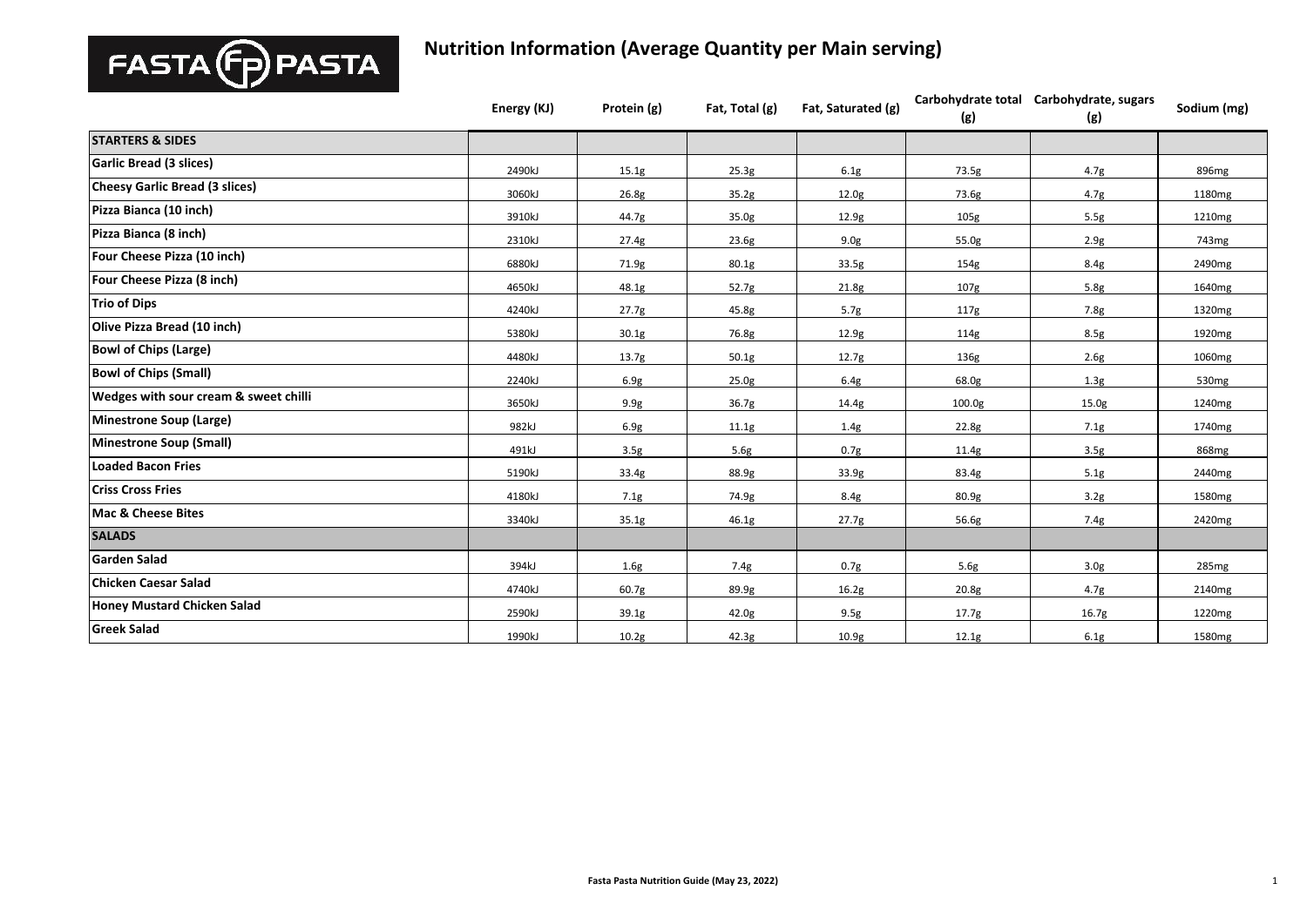

|                                          | Energy (KJ) | Protein (g) | Fat, Total (g)    | Fat, Saturated (g) | Carbohydrate total<br>(g) | Carbohydrate, sugars<br>(g) | Sodium (mg) |
|------------------------------------------|-------------|-------------|-------------------|--------------------|---------------------------|-----------------------------|-------------|
| <b>PIZZA</b>                             |             |             |                   |                    |                           |                             |             |
| Margherita (12 inch)                     | 5380kJ      | 58.9g       | 41.1g             | 14.2g              | 160g                      | 15.2g                       | 2500mg      |
| Margherita (10 inch)                     | 3730kJ      | 40.6g       | 28.0g             | 9.6g               | 113g                      | 11.2g                       | 1910mg      |
| Contadina (Supreme) (12 inch)            | 6460kJ      | 77.4g       | 52.4g             | 21.1g              | 164g                      | 14.1g                       | 4700mg      |
| Contadina (Supreme) (10 inch)            | 4510kJ      | 53.6g       | 36.0 <sub>g</sub> | 14.6g              | 115g                      | 10.2g                       | 3290mg      |
| Rimini (12 inch)                         | 5230kJ      | 66.0g       | 29.2g             | 13.2g              | 172g                      | 23.8g                       | 2800mg      |
| Rimini (10 inch)                         | 3600kJ      | 45.2g       | 20.0 <sub>g</sub> | 8.9g               | 119g                      | 15.9g                       | 1970mg      |
| Al Salame (12 inch)                      | 5590kJ      | 67.6g       | 47.6g             | 27.2g              | 115g                      | 10.4g                       | 3350mg      |
| Al Salame (10 inch)                      | 4520kJ      | 52.5g       | 33.1g             | 18.0g              | 113g                      | 9.3g                        | 2490mg      |
| Meat Lovers (12 inch)                    | 6990kJ      | 90.3g       | 54.4g             | 26.9g              | 179g                      | 29.0g                       | 4420mg      |
| Meat Lovers (10 inch)                    | 4940kJ      | 63.6g       | 38.0g             | 18.8g              | 126g                      | 21.5g                       | 3200mg      |
| BBQ Chicken & Bacon (12 inch)            | 6870kJ      | 93.0g       | 59.8g             | 22.2g              | 175g                      | 29.8g                       | 3790mg      |
| <b>BBQ Chicken &amp; Bacon (10 inch)</b> | 4630kJ      | 60.8g       | 38.7g             | 14.3g              | 123g                      | 21.8g                       | 2550mg      |
| Verdura (12 inch)                        | 6610kJ      | 64.8g       | 70.0g             | 19.3g              | 164g                      | 13.5g                       | 3380mg      |
| Verdura (10 inch)                        | 4430kJ      | 44.2g       | 44.6g             | 12.7g              | 114g                      | 9.4g                        | 2400mg      |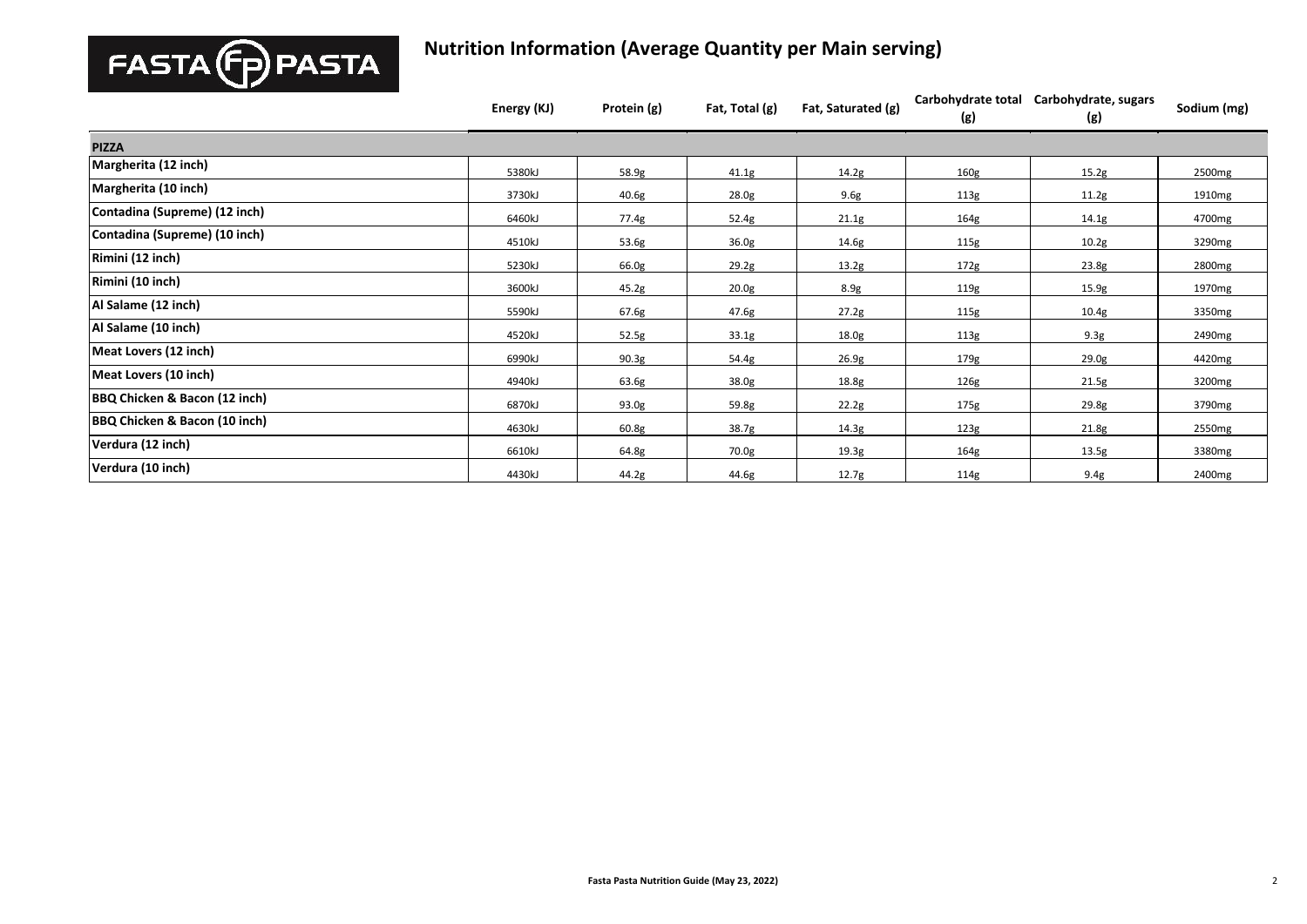

|                                      | Energy (KJ) | Protein (g)       | Fat, Total (g)    | Fat, Saturated (g) | (g)              | Carbohydrate total Carbohydrate, sugars<br>(g) | Sodium (mg)        |
|--------------------------------------|-------------|-------------------|-------------------|--------------------|------------------|------------------------------------------------|--------------------|
| <b>TRADITIONAL PASTA</b>             |             |                   |                   |                    |                  |                                                |                    |
| Spaghetti Bolognese (Main)           | 4540kJ      | 58.2g             | 19.0 <sub>g</sub> | 5.1g               | 161 <sub>g</sub> | 9.1g                                           | 2050 <sub>mg</sub> |
| Spaghetti Bolognese (Entree)         | 3390kJ      | 44.3g             | 15.0g             | 4.0 <sub>g</sub>   | 118g             | 7.2g                                           | 1640 <sub>mg</sub> |
| Ravioli Fantasia (Main)              | 5120kJ      | 40.8g             | 61.6g             | 23.9g              | 118g             | 12.3g                                          | 2160mg             |
| Ravioli Fantasia (Entree)            | 4000kJ      | 30.2g             | 51.7g             | 20.0 <sub>g</sub>  | 85.6g            | 9.7g                                           | 1680mg             |
| <b>Fettuccine Carbonara (Main)</b>   | 6090kJ      | 47.7g             | 63.5g             | 28.6g              | 162g             | 9.4g                                           | 1610mg             |
| <b>Fettuccine Carbonara (Entree)</b> | 4500kJ      | 34.1g             | 50.7g             | 22.2g              | 113g             | 7.1g                                           | 1220mg             |
| Lasagne Bolognese (Main)             | 3830kJ      | 65.9g             | 43.1g             | 16.2g              | 59.6g            | 13.6g                                          | 3080mg             |
| Lasagne Bolognese (Entree)           | 3020kJ      | 52.0g             | 34.0g             | 12.6g              | 47.5g            | 10.9 <sub>g</sub>                              | 2440mg             |
| Spirali Calabrese (Main)             | 6020kJ      | 57.9g             | 44.7g             | 17.7 <sub>g</sub>  | 166g             | 10.2g                                          | 3580mg             |
| Spirali Calabrese (Entrée)           | 4340kJ      | 41.2g             | 35.5g             | 13.3 <sub>g</sub>  | 115g             | 7.3g                                           | 2530mg             |
| Penne Monte Carlo (Main)             | 5230kJ      | 41.6g             | 51.1g             | 22.7g              | 144g             | 9.1g                                           | 1260mg             |
| Penne Monte Carlo (Entrée)           | 3890kJ      | 29.5g             | 44.0g             | 19.6g              | 95.2g            | 7.4g                                           | 1050mg             |
| Ravioli Milanese (Main)              | 4650kJ      | 57.9g             | 42.2g             | 20.3 <sub>g</sub>  | 116g             | 12.2g                                          | 2720mg             |
| Ravioli Milanese (Entrée)            | 3400kJ      | 42.0 <sub>g</sub> | 31.5g             | 15.3 <sub>g</sub>  | 83.4g            | 9.0 <sub>g</sub>                               | 1990 <sub>mg</sub> |
| Penne Peppino (Main)                 | 4950kJ      | 49.4g             | 39.9g             | 13.3 <sub>g</sub>  | 147g             | 12.6g                                          | 2920mg             |
| Penne Peppino (Entrée)               | 3640kJ      | 36.2g             | 34.4g             | 11.5g              | 96.9g            | 9.6g                                           | 2270mg             |
| Fettuccine Puttanesca (Main)         | 4830kJ      | 37.9g             | 33.7g             | 3.8g               | 164g             | 9.8g                                           | 3120mg             |
| Fettuccine Puttanesca (Entrée)       | 3400kJ      | 26.4g             | 24.9g             | 2.8g               | 114g             | 7.0g                                           | 2270mg             |
| Ravioli Fiorentina (Main)            | 4350kJ      | 40.3 <sub>g</sub> | 41.0g             | 16.0 <sub>g</sub>  | 118g             | 14.2g                                          | 3230mg             |
| Ravioli Fiorentina (Entrée)          | 3280kJ      | 30.0 <sub>g</sub> | 32.6g             | 12.5g              | 85.6g            | 11.5g                                          | 2660mg             |
| Gnocchi Rosetta (Main)               | 4490kJ      | 50.5g             | 34.8g             | 17.3g              | 129g             | 13.0g                                          | 4260mg             |
| Gnocchi Rosetta (Entrée)             | 3240kJ      | 36.3 <sub>g</sub> | 26.1g             | 13.2g              | 90.8g            | 9.4g                                           | 3050mg             |
| Spaghetti and Meatballs (Main)       | 4680kJ      | 54.8g             | 18.4g             | 4.7g               | 172g             | 12.3g                                          | 2990mg             |
| Spaghetti and Meatballs (Entrée)     | 3420kJ      | 40.3g             | 13.5g             | 3.5g               | 125g             | 8.9g                                           | 2180mg             |
| Tortellini Alla Panna (Main)         | 3900kJ      | 41.6g             | 47.9g             | 20.8g              | 77.0g            | 8.9g                                           | 1960 <sub>mg</sub> |
| Tortellini Alla Panna (Entrée)       | 2800kJ      | 26.1g             | 39.7g             | 17.5g              | 46.8g            | 6.9g                                           | 1460mg             |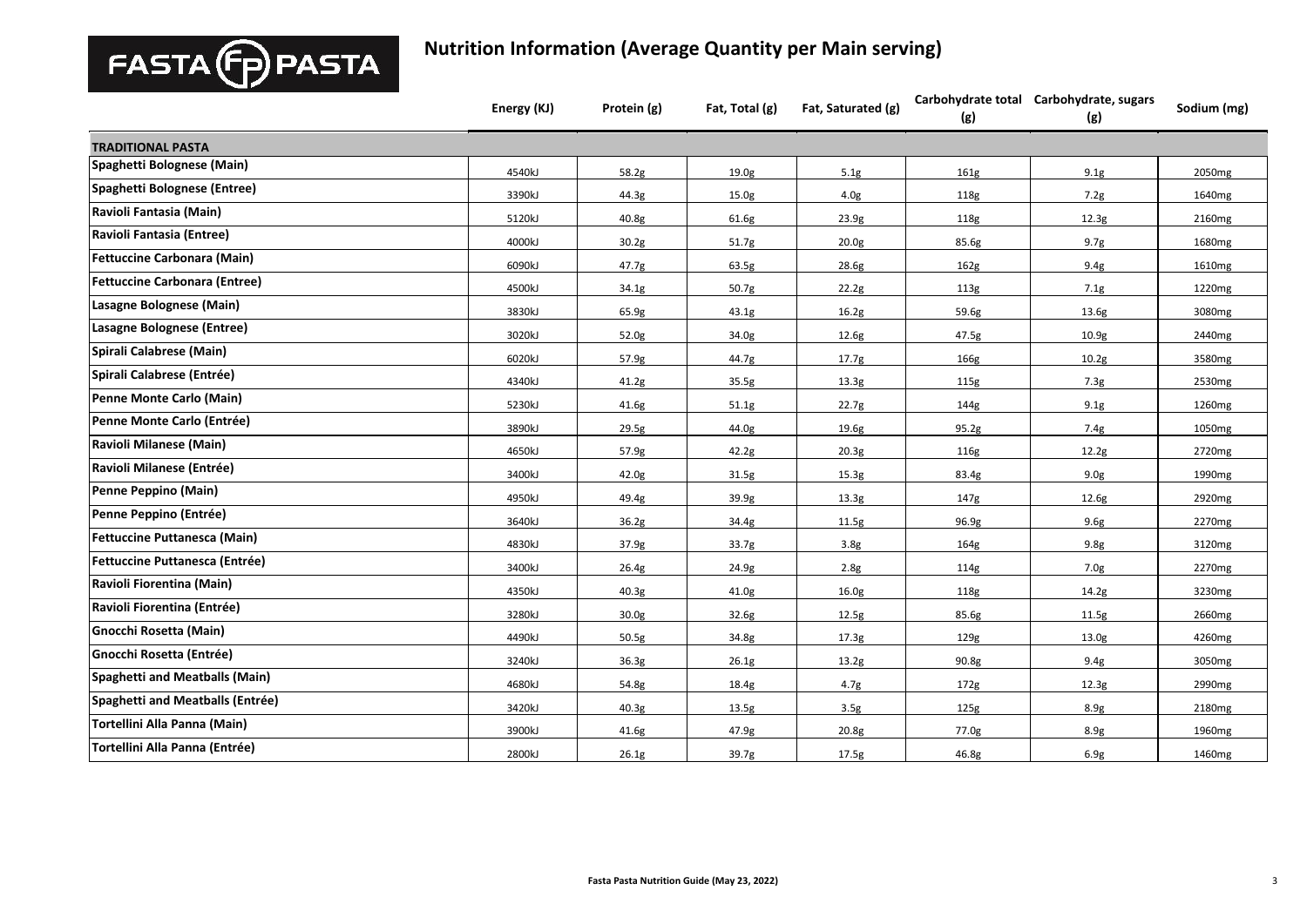

|                                       | Energy (KJ) | Protein (g)       | Fat, Total (g) | Fat, Saturated (g) | (g)              | Carbohydrate total Carbohydrate, sugars<br>(g) | Sodium (mg)        |
|---------------------------------------|-------------|-------------------|----------------|--------------------|------------------|------------------------------------------------|--------------------|
| <b>CONTEMPORARY PASTA</b>             |             |                   |                |                    |                  |                                                |                    |
| Fettuccine Mona Lisa (Main)           | 6780kJ      | 47.6g             | 75.0g          | 19.1 <sub>g</sub>  | 175g             | 22.9g                                          | 2810mg             |
| Fettuccine Mona Lisa (Entrée)         | 5080kJ      | 34.4g             | 61.2g          | 14.5g              | 122g             | 17.1g                                          | 2000 <sub>mg</sub> |
| <b>Gnocchi Ragu (Main)</b>            | 4060kJ      | 55.3g             | 20.9g          | 5.6g               | 130g             | 15.5g                                          | 5260mg             |
| Gnocchi Ragu (Entrée)                 | 3060kJ      | 44.5g             | 17.7g          | 5.1g               | 91.5g            | 11.4g                                          | 3880mg             |
| Tortellini Zucca (Main)               | 4630kJ      | 44.0g             | 62.5g          | 22.7g              | 84.6g            | 13.2g                                          | 2040 <sub>mg</sub> |
| <b>Tortellini Zucca (Entrée)</b>      | 3300kJ      | 27.7g             | 49.8g          | 18.2g              | 51.9g            | 9.9g                                           | 1460 <sub>mg</sub> |
| <b>Fettuccine Tutto Mare (Main)</b>   | 4870kJ      | 41.0g             | 57.4g          | 13.9g              | 113g             | 6.6g                                           | 2000 <sub>mg</sub> |
| <b>Fettuccine Tutto Mare (Entrée)</b> | 4340kJ      | 37.1g             | 46.5g          | 10.9 <sub>g</sub>  | 111g             | 5.3g                                           | 1530 <sub>mg</sub> |
| Linguine Turismo (Main)               | 6570kJ      | 63.4g             | 63.6g          | 17.2g              | 172g             | 20.5g                                          | 2980mg             |
| Linguine Turismo (Entrée)             | 4610kJ      | 43.2g             | 46.8g          | 12.2g              | 118g             | 13.8g                                          | 2010 <sub>mg</sub> |
| Linguine Marinara (Main)              | 5080kJ      | 73.0g             | 28.5g          | 4.3 <sub>g</sub>   | 158g             | 7.7g                                           | 2220mg             |
| Linguine Marinara (Entrée)            | 3740kJ      | 53.3g             | 24.3g          | 3.7g               | 110g             | 6.0g                                           | 1740 <sub>mg</sub> |
| <b>VEGETARIAN PASTA</b>               |             |                   |                |                    |                  |                                                |                    |
| Ravioli Tre-Colori (Main)             | 4170kJ      | 32.4g             | 42.3g          | 22.9g              | 111g             | 12.4g                                          | 2100 <sub>mg</sub> |
| Ravioli Tre-Colori (Entrée)           | 2780kJ      | 19.0 <sub>g</sub> | 33.6g          | 18.3g              | 64.4g            | 9.1g                                           | 1480mg             |
| Spinach & Ricotta Cannelloni (Main)   | 2490kJ      | 26.8g             | 32.6g          | 17.7 <sub>g</sub>  | 44.2g            | 7.6g                                           | 2090 <sub>mg</sub> |
| Spinach & Ricotta Cannelloni (Entrée) | 1760kJ      | 18.1g             | 23.9g          | 12.6g              | 30.1g            | 5.4g                                           | 1470mg             |
| Linguine Verdure (Main)               | 4410kJ      | 38.0g             | 24.1g          | 2.9g               | 162g             | 10.2g                                          | 2490 <sub>mg</sub> |
| Linguine Verdure (Entrée)             | 3200kJ      | 26.4g             | 20.2g          | 2.5g               | 112g             | 8.0 <sub>g</sub>                               | 2070 <sub>mg</sub> |
| Penne Primavera (Main)                | 4040kJ      | 27.9g             | 44.5g          | 12.9g              | 104 <sub>g</sub> | 14.9g                                          | 1960 <sub>mg</sub> |
| Penne Primavera (Entrée)              | 2930kJ      | 19.0 <sub>g</sub> | 35.2g          | 9.4g               | 70.2g            | 10.9 <sub>g</sub>                              | 1410 <sub>mg</sub> |
| Penne Con Ceci (Main)                 | 6310kJ      | 37.6g             | 77.6g          | 9.3g               | 153g             | 13.9g                                          | 793 <sub>mg</sub>  |
| Penne Con Ceci (Entrée)               | 4430kJ      | 25.8g             | 57.0g          | 6.7g               | 102g             | 11.0g                                          | 616mg              |
|                                       |             |                   |                |                    |                  |                                                |                    |

| <b>RISOTTO</b>        |        |              |                   |                       |      |       |       |
|-----------------------|--------|--------------|-------------------|-----------------------|------|-------|-------|
| <b>Risotto Pollo</b>  | 5480kJ | 17E<br>47.3  | 60.9 <sub>g</sub> | <b>14</b> 74<br>24.7' | 135f | 12.3g | 2340m |
| <b>Salmon Risotto</b> | 5910kJ | $- -$<br>--- | 89.4g             | $\sim$ $\sim$<br>33.7 | 90.3 | 6.4   | 2190n |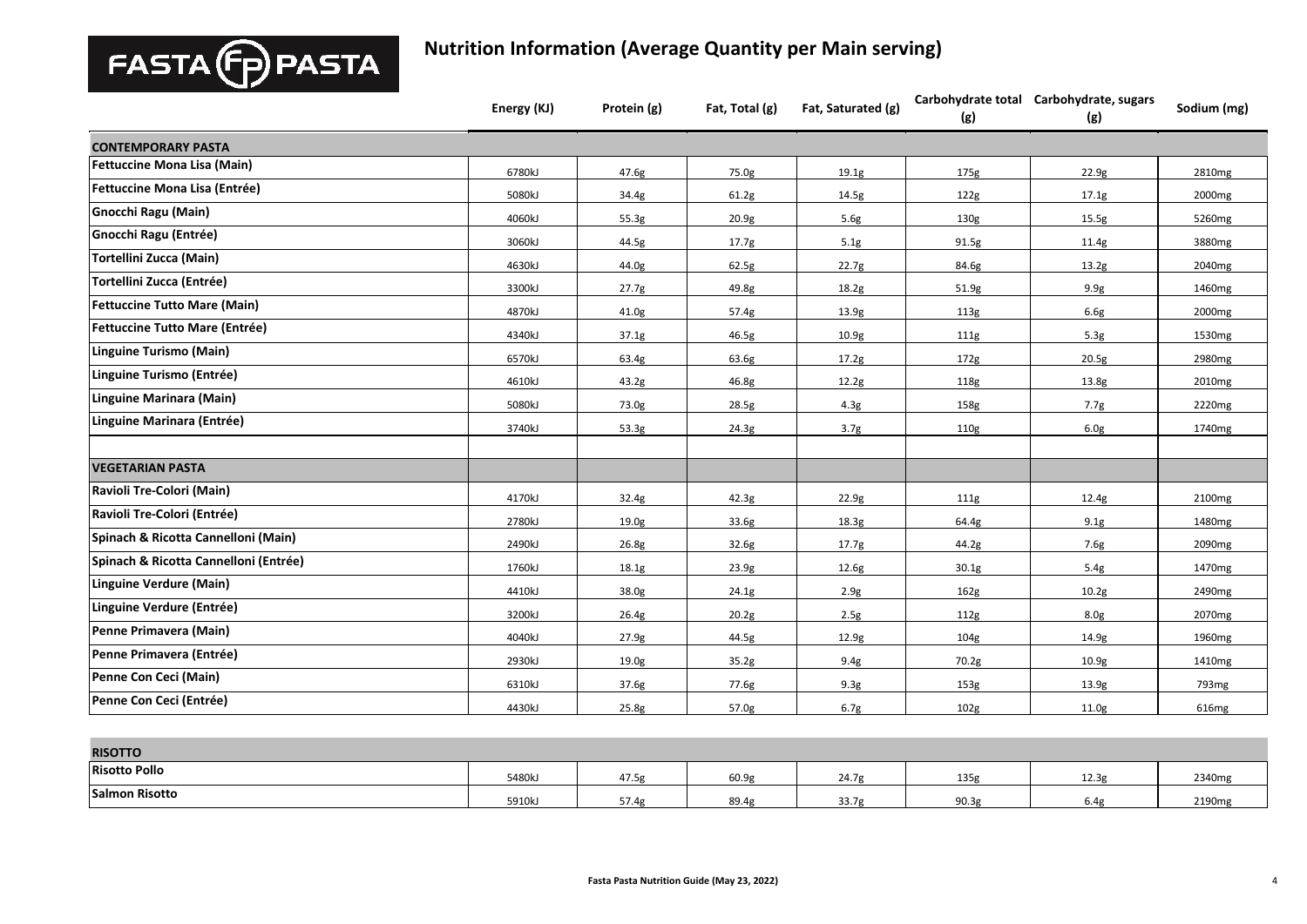

|                                | Energy (KJ) | Protein (g) | Fat, Total (g) | Fat, Saturated (g) | (g)               | Carbohydrate total Carbohydrate, sugars<br>(g) | Sodium (mg)       |
|--------------------------------|-------------|-------------|----------------|--------------------|-------------------|------------------------------------------------|-------------------|
| <b>MAINS</b>                   |             |             |                |                    |                   |                                                |                   |
| <b>Chicken Parmigiana</b>      | 5450kJ      | 68.8g       | 69.7g          | 17.2g              | 98.6g             | 9.1g                                           | 2770mg            |
| Pollo Delizia                  | 4820kJ      | 57.8g       | 79.1g          | 28.0g              | 43.2g             | 16.8g                                          | 2720mg            |
| Salmon                         | 4380kJ      | 48.3g       | 78.7g          | 26.9g              | 31.4g             | 7.8g                                           | 1580mg            |
| <b>Beef Boscaiola</b>          | 6930kJ      | 76.9g       | 99.5g          | 32.2g              | 106g              | 9.6g                                           | 3180mg            |
| Fish & Chips                   | 5200kJ      | 28.4g       | 77.5g          | 17.4g              | 106g              | 8.0g                                           | 1360mg            |
| Meateater Beef Schnitzel       | 6720kJ      | 91.5g       | 88.5g          | 32.8g              | 99.2g             | 7.3g                                           | 4000mg            |
| <b>Fantasia Beef Schnitzel</b> | 6680kJ      | 66.7g       | 97.0g          | 33.5g              | 107g              | 10.6 <sub>g</sub>                              | 3040mg            |
| Tropicana Chicken Schnitzel    | 4850kJ      | 48.6g       | 65.3g          | 21.0g              | 91.9g             | 12.5g                                          | 2640mg            |
|                                |             |             |                |                    |                   |                                                |                   |
| <b>BURGERS</b>                 |             |             |                |                    |                   |                                                |                   |
| <b>Chicken Caesar Burger</b>   | 6130kJ      | 66.1g       | 81.2g          | 22.6g              | 114g              | 4.5g                                           | 2770mg            |
| <b>Hamburger Classico</b>      | 6940kJ      | 64.0g       | 106g           | 35.4g              | 110g              | 18.6g                                          | 3520mg            |
| <b>Double Cheeseburger</b>     | 6980kJ      | 81.7g       | 93.9g          | 39.1g              | 121g              | 28.3g                                          | 3760mg            |
| <b>Veggie Burger</b>           | 5650kJ      | 34.7g       | 69.6g          | 15.7g              | 137g              | 15.9g                                          | 2330mg            |
|                                |             |             |                |                    |                   |                                                |                   |
| <b>KIDS</b>                    |             |             |                |                    |                   |                                                |                   |
| <b>Kids Chicken and Chips</b>  | 3440kJ      | 21.7g       | 44.4g          | 11.1g              | 81.3g             | 2.0 <sub>g</sub>                               | 976 <sub>mg</sub> |
| Kids Fish & Chips              | 3510kJ      | 20.1g       | 41.5g          | 12.3g              | 93.4g             | 7.2g                                           | 948mg             |
| Kids Grilled Chicken & Mash    | 1550kJ      | 23.9g       | 18.8g          | 9.4g               | 23.6g             | 3.2g                                           | 966mg             |
| <b>Kids Lasagne</b>            | 1940kJ      | 34.1g       | 21.5g          | 7.8g               | 30.3 <sub>g</sub> | 7.3g                                           | 1810mg            |
| <b>Kids Penne Cheese</b>       | 2380kJ      | 23.7g       | 17.7g          | 10.2g              | 73.4g             | 3.1g                                           | 453mg             |
| Kids Pizza Ham & Cheese        | 3430kJ      | 46.3g       | 19.6g          | 8.9g               | 108g              | 8.2g                                           | 1970mg            |
| Kids Pizza Ham & Pineapple     | 3560kJ      | 44.9g       | 19.4g          | 8.8g               | 118g              | 15.1g                                          | 1850mg            |
| Kids Salad (Balsamic)          | 230kJ       | 0.6g        | 5.0g           | 0.4g               | 2.4g              | 2.2g                                           | 85 <sub>mg</sub>  |
| Kids Salad (Caesar)            | 433kJ       | 1.1g        | 10.2g          | 0.9g               | 1.5g              | 1.4g                                           | 71mg              |
| Kids Spaghetti Bolognese       | 1920kJ      | 23.3g       | 6.7g           | 1.7 <sub>g</sub>   | 72.3g             | 3.3g                                           | 684mg             |